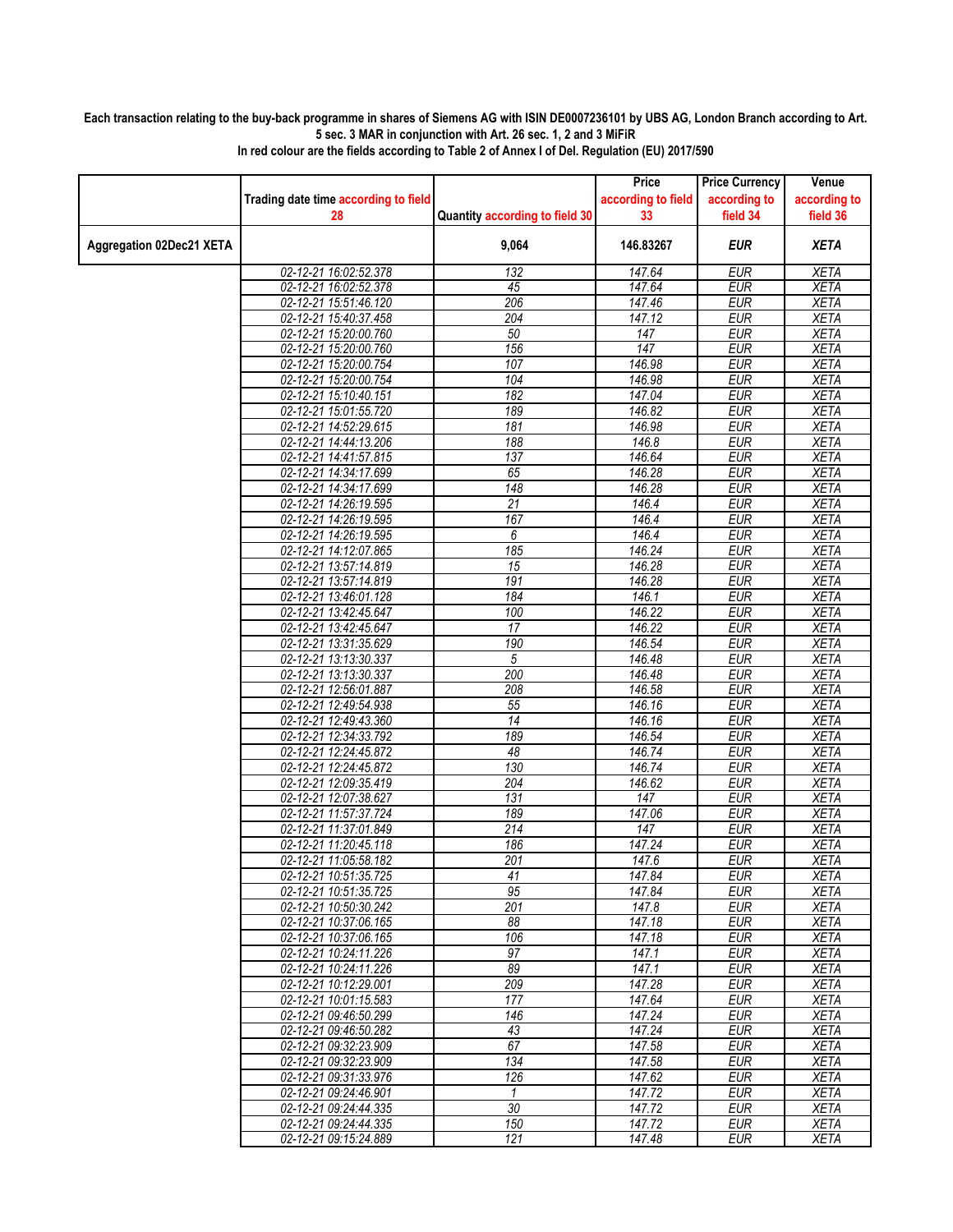| 02-12-21 09:15:24.889 | 61  | 147.48 | <b>EUR</b> | <b>XETA</b> |
|-----------------------|-----|--------|------------|-------------|
| 02-12-21 09:00:12.453 | 53  | 146.82 | <b>EUR</b> | <b>XETA</b> |
| 02-12-21 09:00:12.453 | 140 | 146.82 | <b>EUR</b> | <b>XETA</b> |
| 02-12-21 08:50:26.622 | 161 | 146.88 | <b>EUR</b> | <b>XETA</b> |
| 02-12-21 08:43:36.453 | 210 | 146.34 | <b>EUR</b> | <b>XETA</b> |
| 02-12-21 08:43:31.225 | 5   | 146.34 | <b>EUR</b> | <b>XETA</b> |
| 02-12-21 08:41:22.499 | 47  | 146.26 | <b>EUR</b> | <b>XETA</b> |
| 02-12-21 08:32:49.079 | 125 | 146.2  | <b>EUR</b> | <b>XETA</b> |
| 02-12-21 08:32:49.079 | 68  | 146.2  | <b>EUR</b> | <b>XETA</b> |
| 02-12-21 08:32:48.899 | 146 | 146.2  | <b>EUR</b> | <b>XETA</b> |
| 02-12-21 08:25:38.189 | 187 | 146.46 | <b>EUR</b> | <b>XETA</b> |
| 02-12-21 08:20:01.222 | 191 | 146.5  | EUR        | <b>XETA</b> |
| 02-12-21 08:20:01.222 | 9   | 146.5  | <b>EUR</b> | <b>XETA</b> |
| 02-12-21 08:15:00.526 | 216 | 146.34 | EUR        | <b>XETA</b> |
| 02-12-21 08:07:02.959 | 174 | 145.56 | <b>EUR</b> | <b>XETA</b> |
| 02-12-21 08:07:02.955 | 36  | 145.54 | <b>EUR</b> | <b>XETA</b> |
| 02-12-21 08:07:02.954 | 170 | 145.54 | <b>EUR</b> | <b>XETA</b> |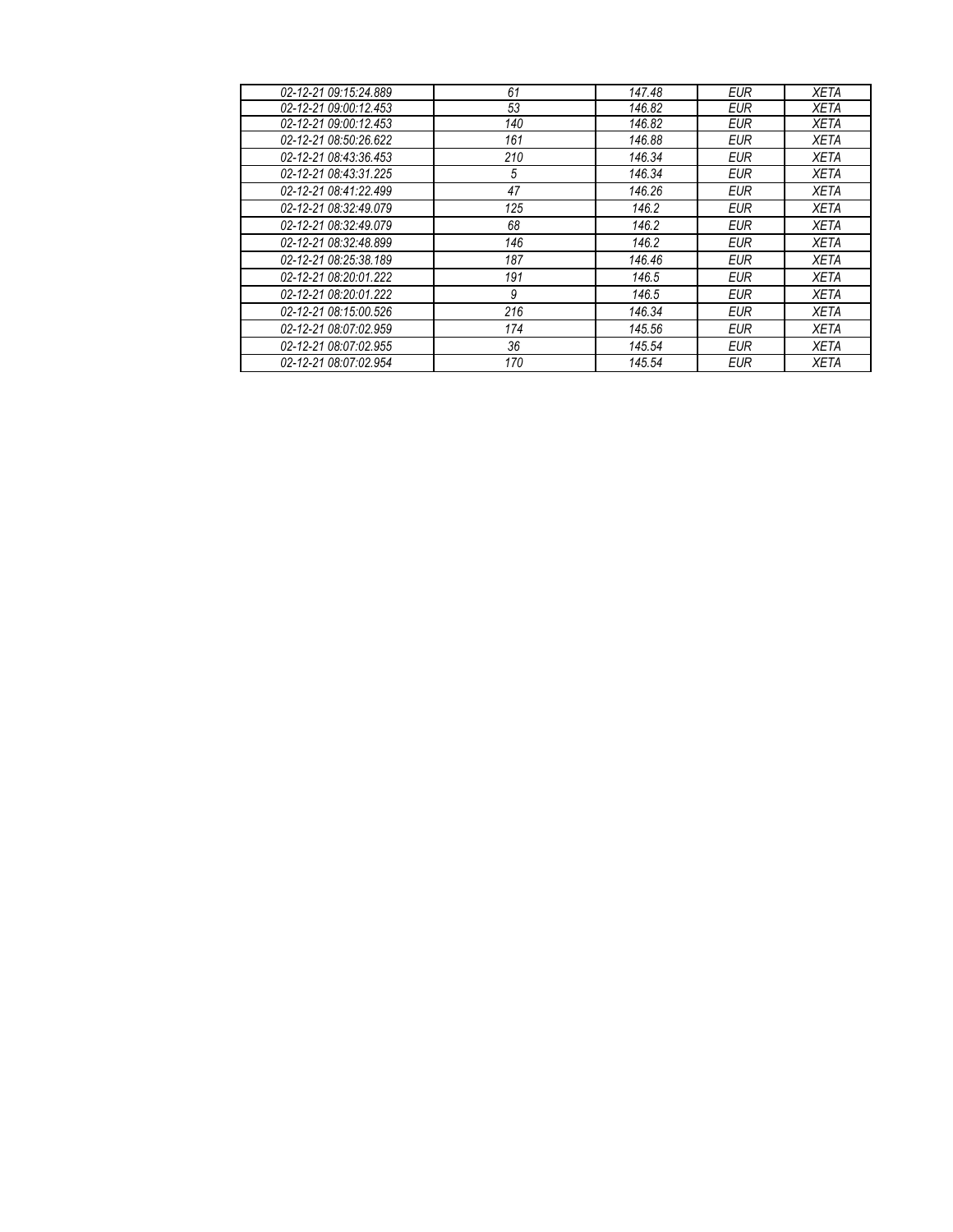**Each order relating to the buy-back programme above according to Art. 5 sec. 3 MAR in conjunction with Art. 25 sec. 1 and 2 MiFiR** 

**In red colour are the fields according to Table 2 of the Annex of Del. Regulation (EU) 2017/580; alternatively you may report the** 

| Date and Time according to field 9 | <b>Segment MIC code</b><br>according to field 16 | <b>Transaction price</b><br>according to field 28 | <b>Price currency according</b><br>to field 29 | <b>Buy-sell indicator</b><br>according to field 32 |
|------------------------------------|--------------------------------------------------|---------------------------------------------------|------------------------------------------------|----------------------------------------------------|
| 02-12-21 16:02:52.378              | <b>XETA</b>                                      | 147.64                                            | <b>EUR</b>                                     | <b>BUY</b>                                         |
| 02-12-21 16:02:52.378              | <b>XETA</b>                                      | 147.64                                            | <b>EUR</b>                                     | <b>BUY</b>                                         |
| 02-12-21 15:51:46.120              | <b>XETA</b>                                      | 147.46                                            | <b>EUR</b>                                     | <b>BUY</b>                                         |
| 02-12-21 15:40:37.458              | <b>XETA</b>                                      | 147.12                                            | <b>EUR</b>                                     | <b>BUY</b>                                         |
| 02-12-21 15:20:00.760              | <b>XETA</b>                                      | 147                                               | <b>EUR</b>                                     | <b>BUY</b>                                         |
| 02-12-21 15:20:00.760              | <b>XETA</b>                                      | 147                                               | <b>EUR</b>                                     | <b>BUY</b>                                         |
| 02-12-21 15:20:00.754              | <b>XETA</b>                                      | 146.98                                            | <b>EUR</b>                                     | <b>BUY</b>                                         |
| 02-12-21 15:20:00.754              | <b>XETA</b>                                      | 146.98                                            | <b>EUR</b>                                     | <b>BUY</b>                                         |
| 02-12-21 15:10:40.151              | <b>XETA</b>                                      | 147.04                                            | <b>EUR</b>                                     | <b>BUY</b>                                         |
| 02-12-21 15:01:55.720              | <b>XETA</b>                                      | 146.82                                            | <b>EUR</b>                                     | <b>BUY</b>                                         |
| 02-12-21 14:52:29.615              | <b>XETA</b>                                      | 146.98                                            | <b>EUR</b>                                     | <b>BUY</b>                                         |
| 02-12-21 14:44:13.206              | <b>XETA</b>                                      | 146.8                                             | <b>EUR</b>                                     | <b>BUY</b>                                         |
| 02-12-21 14:41:57.815              | <b>XETA</b>                                      | 146.64                                            | <b>EUR</b>                                     | <b>BUY</b>                                         |
| 02-12-21 14:34:17.699              | <b>XETA</b>                                      | 146.28                                            | <b>EUR</b>                                     | <b>BUY</b>                                         |
| 02-12-21 14:34:17.699              | <b>XETA</b>                                      | 146.28                                            | <b>EUR</b>                                     | <b>BUY</b>                                         |
| 02-12-21 14:26:19.595              | <b>XETA</b>                                      | 146.4                                             | <b>EUR</b>                                     | <b>BUY</b>                                         |
| 02-12-21 14:26:19.595              | <b>XETA</b>                                      | 146.4                                             | <b>EUR</b>                                     | <b>BUY</b>                                         |
| 02-12-21 14:26:19.595              | <b>XETA</b>                                      | 146.4                                             | <b>EUR</b>                                     | <b>BUY</b>                                         |
| 02-12-21 14:12:07.865              | <b>XETA</b>                                      | 146.24                                            | <b>EUR</b>                                     | <b>BUY</b>                                         |
| 02-12-21 13:57:14.819              | <b>XETA</b>                                      | 146.28                                            | <b>EUR</b>                                     | <b>BUY</b>                                         |
| 02-12-21 13:57:14.819              | <b>XETA</b>                                      | 146.28                                            | <b>EUR</b>                                     | <b>BUY</b>                                         |
| 02-12-21 13:46:01.128              | <b>XETA</b>                                      | 146.1                                             | <b>EUR</b>                                     | <b>BUY</b>                                         |
| 02-12-21 13:42:45.647              | <b>XETA</b>                                      | 146.22                                            | <b>EUR</b>                                     | <b>BUY</b>                                         |
| 02-12-21 13:42:45.647              | <b>XETA</b>                                      | 146.22                                            | <b>EUR</b>                                     | <b>BUY</b>                                         |
| 02-12-21 13:31:35.629              | <b>XETA</b>                                      | 146.54                                            | <b>EUR</b>                                     | <b>BUY</b>                                         |
| 02-12-21 13:13:30.337              | <b>XETA</b>                                      | 146.48                                            | <b>EUR</b>                                     | <b>BUY</b>                                         |
| 02-12-21 13:13:30.337              | <b>XETA</b>                                      | 146.48                                            | <b>EUR</b>                                     | <b>BUY</b>                                         |
| 02-12-21 12:56:01.887              | <b>XETA</b>                                      | 146.58                                            | <b>EUR</b>                                     | <b>BUY</b>                                         |
| 02-12-21 12:49:54.938              | <b>XETA</b>                                      | 146.16                                            | <b>EUR</b>                                     | <b>BUY</b>                                         |
| 02-12-21 12:49:43.360              | <b>XETA</b>                                      | 146.16                                            | <b>EUR</b>                                     | <b>BUY</b>                                         |
| 02-12-21 12:34:33.792              | <b>XETA</b>                                      | 146.54                                            | <b>EUR</b>                                     | <b>BUY</b>                                         |
| 02-12-21 12:24:45.872              | <b>XETA</b>                                      | 146.74                                            | <b>EUR</b>                                     | <b>BUY</b>                                         |
| 02-12-21 12:24:45.872              | <b>XETA</b>                                      | 146.74                                            | <b>EUR</b>                                     | <b>BUY</b>                                         |
| 02-12-21 12:09:35.419              | <b>XETA</b>                                      | 146.62                                            | <b>EUR</b>                                     | <b>BUY</b>                                         |
| 02-12-21 12:07:38.627              | <b>XETA</b>                                      | 147                                               | <b>EUR</b>                                     | <b>BUY</b>                                         |
| 02-12-21 11:57:37.724              | <b>XETA</b>                                      | 147.06                                            | <b>EUR</b>                                     | <b>BUY</b>                                         |
| 02-12-21 11:37:01.849              | <b>XETA</b>                                      | 147                                               | <b>EUR</b>                                     | <b>BUY</b>                                         |
| 02-12-21 11:20:45.118              | <b>XETA</b>                                      | 147.24                                            | <b>EUR</b>                                     | <b>BUY</b>                                         |
| 02-12-21 11:05:58.182              | <b>XETA</b>                                      | 147.6                                             | <b>EUR</b>                                     | <b>BUY</b>                                         |
| 02-12-21 10:51:35.725              | <b>XETA</b>                                      | 147.84                                            | <b>EUR</b>                                     | <b>BUY</b>                                         |
| 02-12-21 10:51:35.725              | <b>XETA</b>                                      | 147.84                                            | <b>EUR</b>                                     | <b>BUY</b>                                         |
| 02-12-21 10:50:30.242              | <b>XETA</b>                                      | 147.8                                             | <b>EUR</b>                                     | <b>BUY</b>                                         |
| 02-12-21 10:37:06.165              | <b>XETA</b>                                      | 147.18                                            | <b>EUR</b>                                     | <b>BUY</b>                                         |
| 02-12-21 10:37:06.165              | <b>XETA</b>                                      | 147.18                                            | <b>EUR</b>                                     | <b>BUY</b>                                         |
| 02-12-21 10:24:11.226              | <b>XETA</b>                                      | 147.1                                             | <b>EUR</b>                                     | <b>BUY</b>                                         |
| 02-12-21 10:24:11.226              | <b>XETA</b>                                      | 147.1                                             | EUR                                            | <b>BUY</b>                                         |
| 02-12-21 10:12:29.001              | <b>XETA</b>                                      | 147.28                                            | <b>EUR</b>                                     | <b>BUY</b>                                         |
| 02-12-21 10:01:15.583              | <b>XETA</b>                                      | 147.64                                            | <b>EUR</b>                                     | <b>BUY</b>                                         |